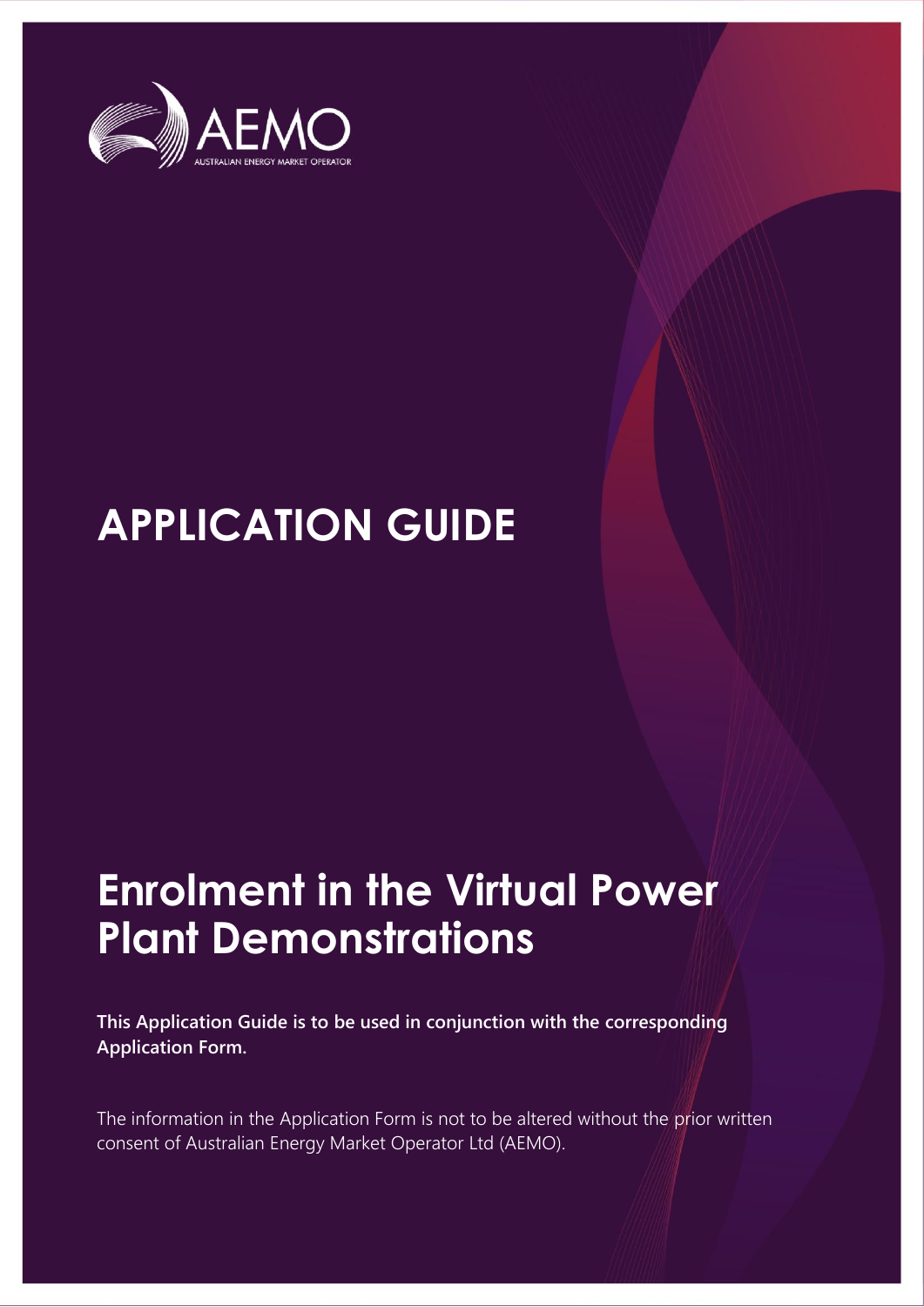#### **Disclaimer**

This Application Guide (Guide) is made available to you on the following basis:

| Purpose                 | This Guide has been produced by the Australian Energy Market Operator Limited<br>(AEMO) to provide information about the process applying for VPP<br>Demonstrations Enrolment in the National Electricity Market (NEM) as at the date of<br>this publication.                                                                                                                                                                                                                                                                                                                                                                                                                                                                                    |
|-------------------------|--------------------------------------------------------------------------------------------------------------------------------------------------------------------------------------------------------------------------------------------------------------------------------------------------------------------------------------------------------------------------------------------------------------------------------------------------------------------------------------------------------------------------------------------------------------------------------------------------------------------------------------------------------------------------------------------------------------------------------------------------|
| No substitute           | This Guide is not a substitute for, and should not be read in lieu of, the National<br>Electricity Law (NEL), the National Electricity Rules (NER or Rules) or any other<br>relevant laws, codes, rules, procedures or policies. Further, the contents of this<br>Guide do not constitute legal or business advice and should not be relied on as a<br>substitute for obtaining detailed advice about the NEL, NER, or any other relevant<br>laws, codes, rules, procedures or policies, or any aspect of the NEM or the electricity<br>industry.                                                                                                                                                                                                |
| No warranty             | While AEMO has used due care and skill in the production of this Guide, neither<br>AEMO, nor any of its employees, agents and consultants make any representation<br>or warranty as to the accuracy, reliability, completeness or suitability for particular<br>purposes of the information in this Guide.                                                                                                                                                                                                                                                                                                                                                                                                                                       |
| Limitation of liability | To the extent permitted by law, AEMO and its advisers, consultants and other<br>contributors to this Guide (or their respective associated companies, businesses,<br>partners, directors, officers or employees) shall not be liable for any errors,<br>omissions, defects or misrepresentations in the information contained in this Guide,<br>or for any loss or damage suffered by persons who use or rely on such information<br>(including by reason of negligence, negligent misstatement or otherwise). If any law<br>prohibits the exclusion of such liability, the AEMO liability is limited, at their option,<br>to the re-supply of the information, provided that this limitation is permitted by law<br>and is fair and reasonable. |

#### **Rules Terms**

Terms defined in the *Rules* have the same meanings in this Guide unless otherwise specified. Those terms are intended to be identified in this Guide by italicising them, but failure to italicise such a term does not affect its meaning.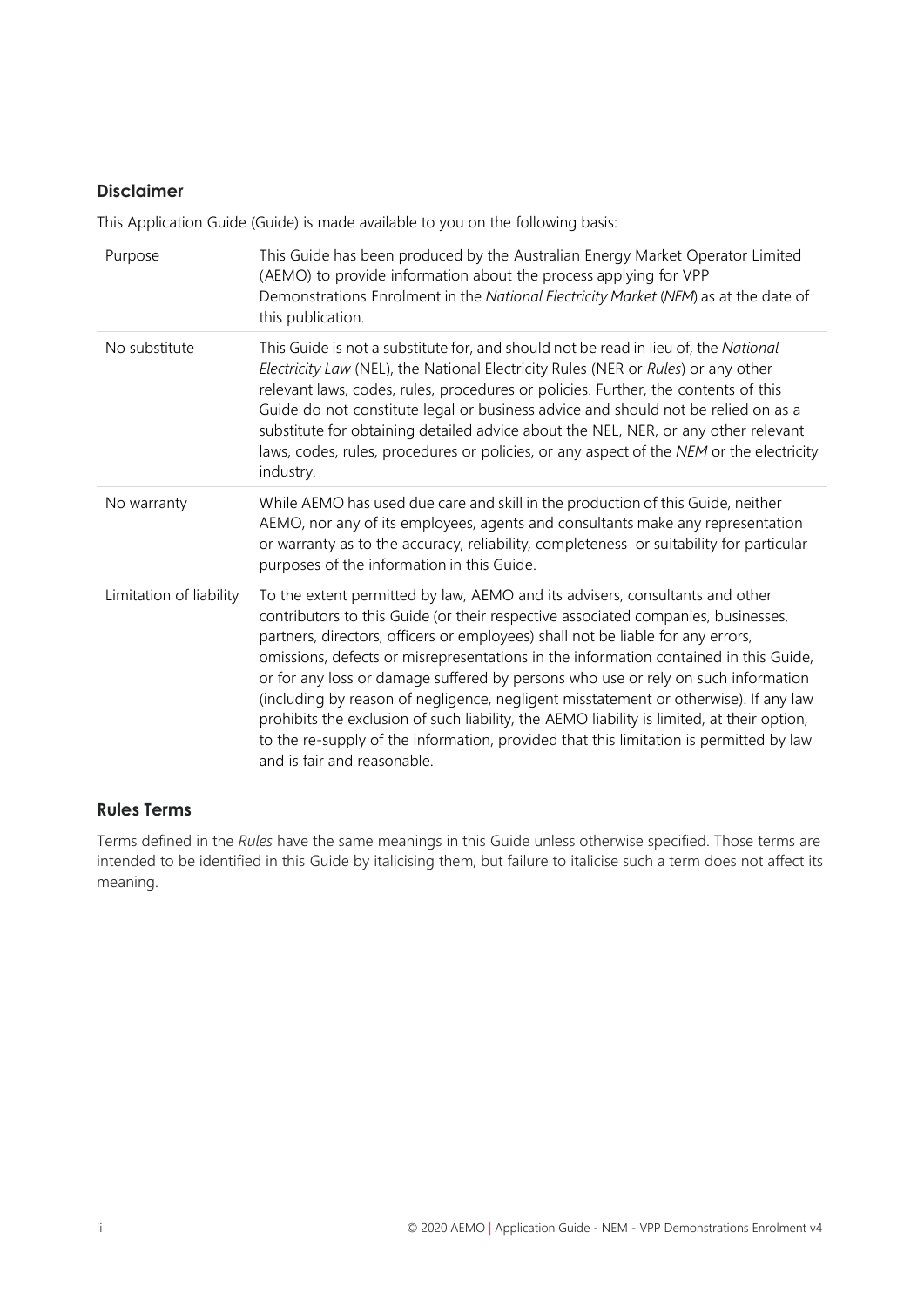# Contents

| 1.  |  |
|-----|--|
| 1.1 |  |
| 1.2 |  |
| 1.3 |  |
| 2.  |  |
| 3.  |  |
| 3.1 |  |
| 3.2 |  |
| 3.3 |  |
| 3.4 |  |
| 3.5 |  |
| 3.6 |  |
| 37  |  |
| 3.8 |  |

# **Tables**

| Table 1 |  |  |
|---------|--|--|
|         |  |  |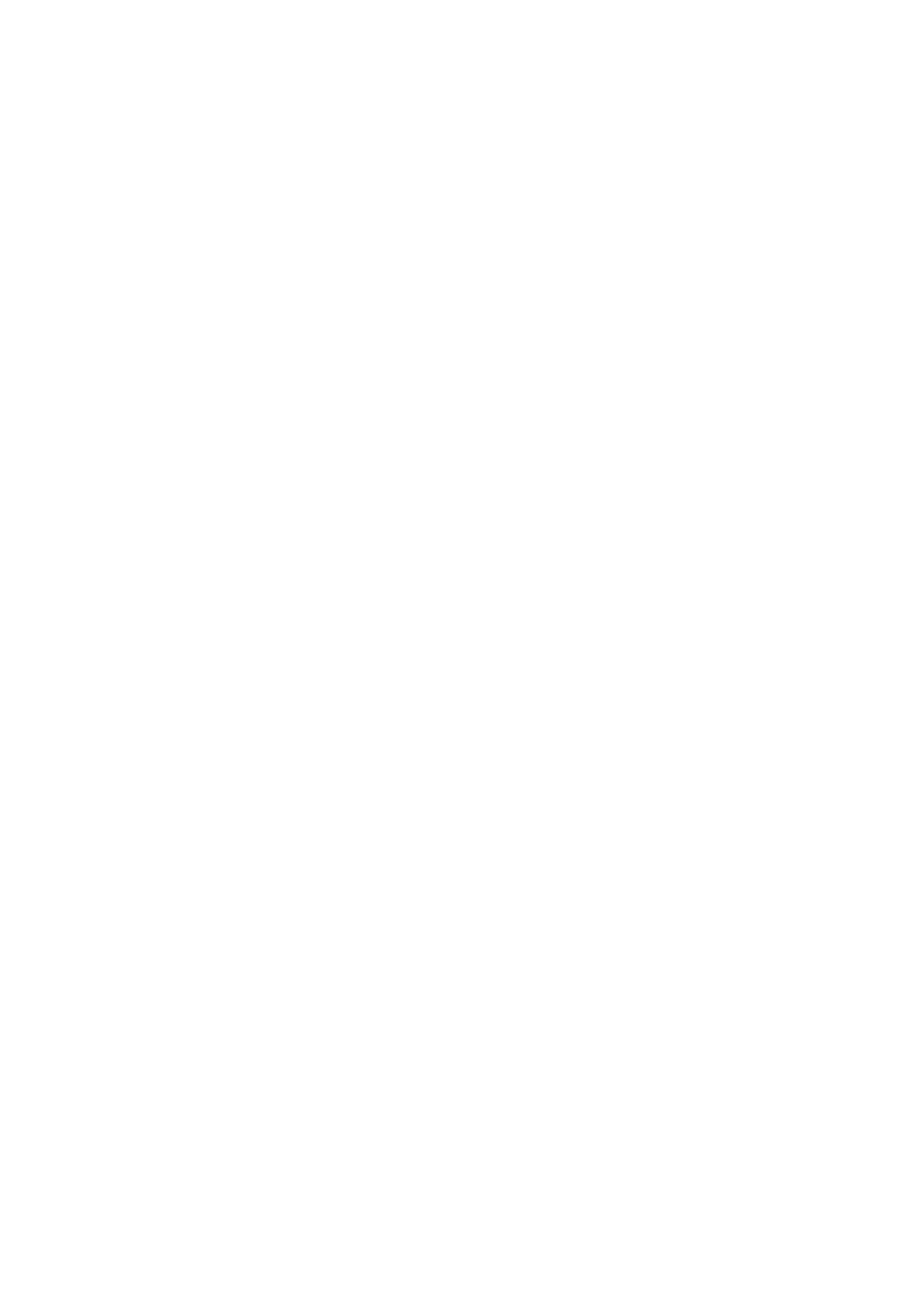# <span id="page-4-0"></span>**1. Introduction**

## <span id="page-4-1"></span>1.1 Purpose of this guide

This Application Guide (Guide) is intended to assist applicants applying to AEMO for VPP Demonstrations Enrolment using the Enrolment in the Virtual Power Plant Demonstrations Application Form (the Form) available from the AEMO website, to:

- classify loads as ancillary services loads; and
- aggregate two or more loads so they are treated as one ancillary services load.

This Guide summarises the processes and information required by the Form and for AEMO to determine your application. This Guide will not cover all circumstances. The NEL and NER prevail over this Guide to the extent of any inconsistency.

#### 1.1.1 Prerequisite for enrolment in the VPP Demonstrations

Before applying to classify and aggregate two or more loads as *ancillary services*, on the basis of the terms and conditions applying to the VPP Demonstrations, you are required to meet the following prerequisites:

- (1) Registered *Market Participant*: You must be a registered *Market Participant* in the category of *Market Customer* or *Market Ancillary Service Provider* (MASP). If you are not currently registered as a *Market Customer* or MASP, please apply for registration with AEMO before using this Form to apply for VPP Demonstrations Enrolment.
- (2) Appropriate APIs setup: You will need to have appropriate APIs setup to submit device data and frequency injection test data for initial enrolment in the VPP Demonstrations. All subsequent data changes must also be provided via APIs. Please refer to the 'Guide to AEMO VPP Demonstrations  $APIs<sup>1</sup>$ .

In the case that APIs are not ready at the time of VPP Demonstrations launch, you will need to submit device data and frequency injection test data to AEMO by responding to email from [VPPEnrolment@aemo.com.au](mailto:VPPEnrolment@aemo.com.au) during your enrolment process, using a VPP data template that can be found in the 'VPP Demonstrations Data Specification*<sup>2</sup>* '*.* Once the APIs are available, you will need to integrate with the AEMO APIs to facilitate the existing data transfer and use APIs for ongoing data submission and update.

#### 1.1.2 Requirement to classify load as ancillary services load in the VPP Demonstrations

Under clause 2.3.5(a) of the Rules, if a MASP in respect to a *load*, or *Market Customer* in respect to a *market load,* wishes to use that *load* or *market load* to provide *market ancillary services* in accordance with Chapter 3, then the MASP or *Market Customer* must apply to AEMO for approval to classify the *load* or *market load* as an *ancillary service load*.

Also, as required in clause 2.3.5(b)(2) of the Rules, the application made by a MASP must not be in respect of a *market load* that is a *scheduled load*.

<sup>1</sup> A[t https://www.aemo.com.au/Electricity/National-Electricity-Market-NEM/DER-program/Virtual-Power-Plant-Demonstrations.](https://www.aemo.com.au/Electricity/National-Electricity-Market-NEM/DER-program/Virtual-Power-Plant-Demonstrations)

<sup>2</sup> A[t http://aemo.com.au/-/media/Files/Electricity/NEM/DER/2019/VPP-Demonstrations/VPP-Demonstrations-Data-Specification.](http://aemo.com.au/-/media/Files/Electricity/NEM/DER/2019/VPP-Demonstrations/VPP-Demonstrations-Data-Specification)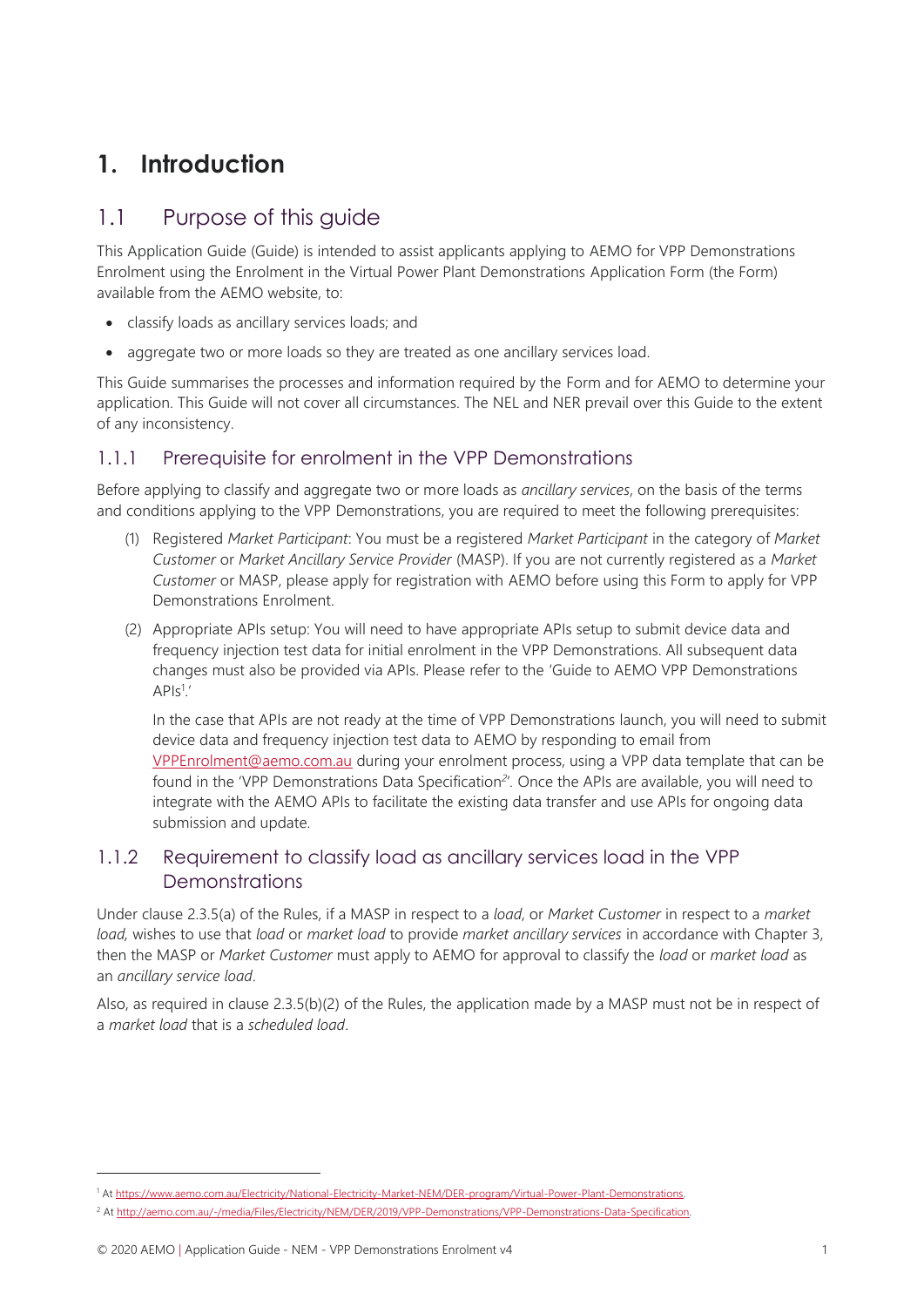## <span id="page-5-0"></span>1.2 Fees

### 1.2.1 Enrolment Fee

AEMO will not charge enrolment fees (for all four enrolment scenarios specified in the Application Form) to registered *Market Customer* or MASP to enrol in the VPP Demonstrations for the financial year starting 1 July 2019. AEMO will review this arrangement each financial year as part of the budget process, and during review of the *Participant fee* structure.

#### 1.2.2 Registration Fee

AEMO has decided not to charge new registration fees to applicants that apply to register as a *Market Customer* or MASP, and to classify *loads* as frequency control *ancillary service loads* for the purpose of VPP Demonstrations Enrolment for the financial year starting 1 July 2019. AEMO will review this arrangement each financial year as part of the budget process, and during review of the participant fee structure.

#### 1.2.3 Participant Fees

Clause 2.11.1(b)(2) of the *Rules* provides that *Participant fees* should recover the budgeted revenue requirements for AEMO*.* Clause 2.11.1(b)(3) provides that the components of *Participant fees* charged to each *Registered Participant* should be reflective of the extent to which the budgeted revenue requirements for AEMO involve that *Registered Participant*.

You should refer to the AEMO [electricity fee schedule](https://www.aemo.com.au/Electricity/National-Electricity-Market-NEM/Participant-information/Fees-and-charges.) for a summary of the participant fees currently applicable to a *Registered Participant*.

## <span id="page-5-1"></span>1.3 Application Submission

Please return your completed Application together with all required attachments to: [VPPEnrolment@aemo.com.au](mailto:VPPEnrolment@aemo.com.au)

To speak to AEMO in relation to your enrolment application, please use the following contacts:

Phone: 1300 236 600 (International callers dial +61 3 9609 8000)

Emails: [VPPEnrolment@aemo.com.au](mailto:VPPEnrolment@aemo.com.au)

[SupportHub@aemo.com.au](https://aemocloud.sharepoint.com/sites/DERProgram/Shared%20Documents/P1424%20-%20Trials%20Phase%201%20(VPP)/1.%20VPP%20Trials/VPP%20registration/Forms%20and%20Guides/SupportHub@aemo.com.au)

# <span id="page-5-2"></span>**2. Enrolment Procedure**

Chapter 2 of the *Rules* deals with the classification of *ancillary services load* under a *Market Customer* or a MASP.

Each prospective VPP Demonstrations Participant must apply to AEMO for enrolment by using the relevant application form. The enrolment application form is located on the AEMO website.

The enrolment process consists of the following steps:

- **Step 1.** You submit the completed Application as described in Section [1.3](#page-5-1) above.
- **Step 2.** AEMO will review the Application and respond to you within 5 *business days* of receipt of the Application (clause 2.3.5(c) of the *Rules*).
- **Step 3.** AEMO may request additional information or clarification of the information contained in the Application. If such a request is made, you must supply the additional information or clarification within 15 *business days* of AEMO's request (clause 2.3.5(d) of the *Rules*).
- **Step 4.** Once all necessary information is received by AEMO, AEMO will notify you of AEMO's determination and, if AEMO rejects your application, the reasons for rejecting it.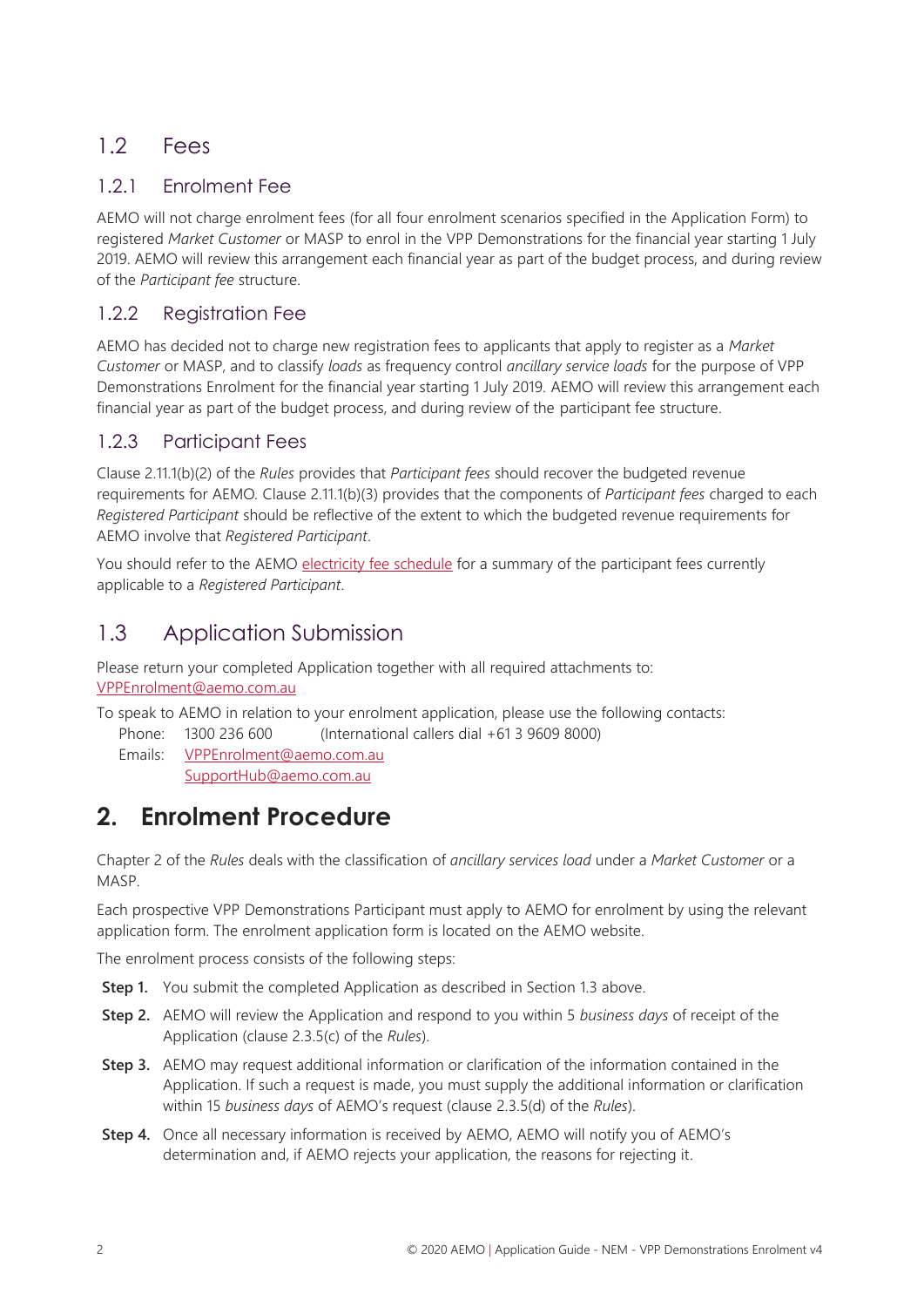# <span id="page-6-0"></span>**3. Application Form**

The application form allows enrolment based on the following four enrolment scenarios:

1) Scenario 1: Initial Enrolment

The Applicant is applying to initially enrol in the VPP Demonstrations to:

- classify *loads* in a region with a technology to provide *market ancillary services*; and
- aggregate two or more *loads* in a region so they are treated as one *ancillary service load*.

You can only aggregate *ancillary service loads* controlled by the same technology types (switching control or variable control).

This scenario also applies if the Applicant is applying to initially enrol in the VPP Demonstrations in respect of an existing aggregated *market ancillary service loads* in a region.

This scenario also applies if an existing VPP participant is applying to enrol in the VPP Demonstrations with a new VPP consortium.

2) Scenario 2: New Region with Enrolled Technology

The Applicant is already enrolled in the VPP Demonstrations with a technology in one region and is applying to classify and aggregate loads to provide *market ancillary services* in a new region with the same technology to provide *market ancillary services*.

3) Scenario 3: New Technology or New Services in an Enrolled Region

The Applicant is already enrolled in the VPP Demonstrations with a technology in a region and is applying to:

- use a new technology type in that region to classify and aggregate loads to provide *market ancillary services*; or
- register additional *market ancillary services* in that region with that technology.
- 4) Scenario 4: Amend loads

The Applicant is enrolled in the VPP Demonstrations with a technology in a region and is applying to:

- classify additional loads in that region with that technology; and
- aggregate the additional loads so classified.

which would increase the total aggregated market ancillary service load of the Applicant in that region in respect of that technology by one or more whole MW above the previously approved aggregation.

Under clause 2.3.5(j) of the *Rules*, a MASP and a *Market Customer* (as applicable) must immediately notify AEMO if a *load* it has classified as an *ancillary service load* ceases to meet the requirements for classification. For the purposes of the VPP Demonstration, and in addition to any other form of notification provided by a MASP or a *Market Customer*, AEMO will consider any device level data which the Applicant submits to constitute notification consistent with clause 2.3.5(j) (as well as any other form of notification that may be provided).

The Form is divided into the following sections, noting that relevant sections to be completed will depend upon the applicant's enrolment scenario:

- Section A Enrolment Scenario
- Section B Application Details
	- Section B.1 Applicant details
	- Section B.2 Declaration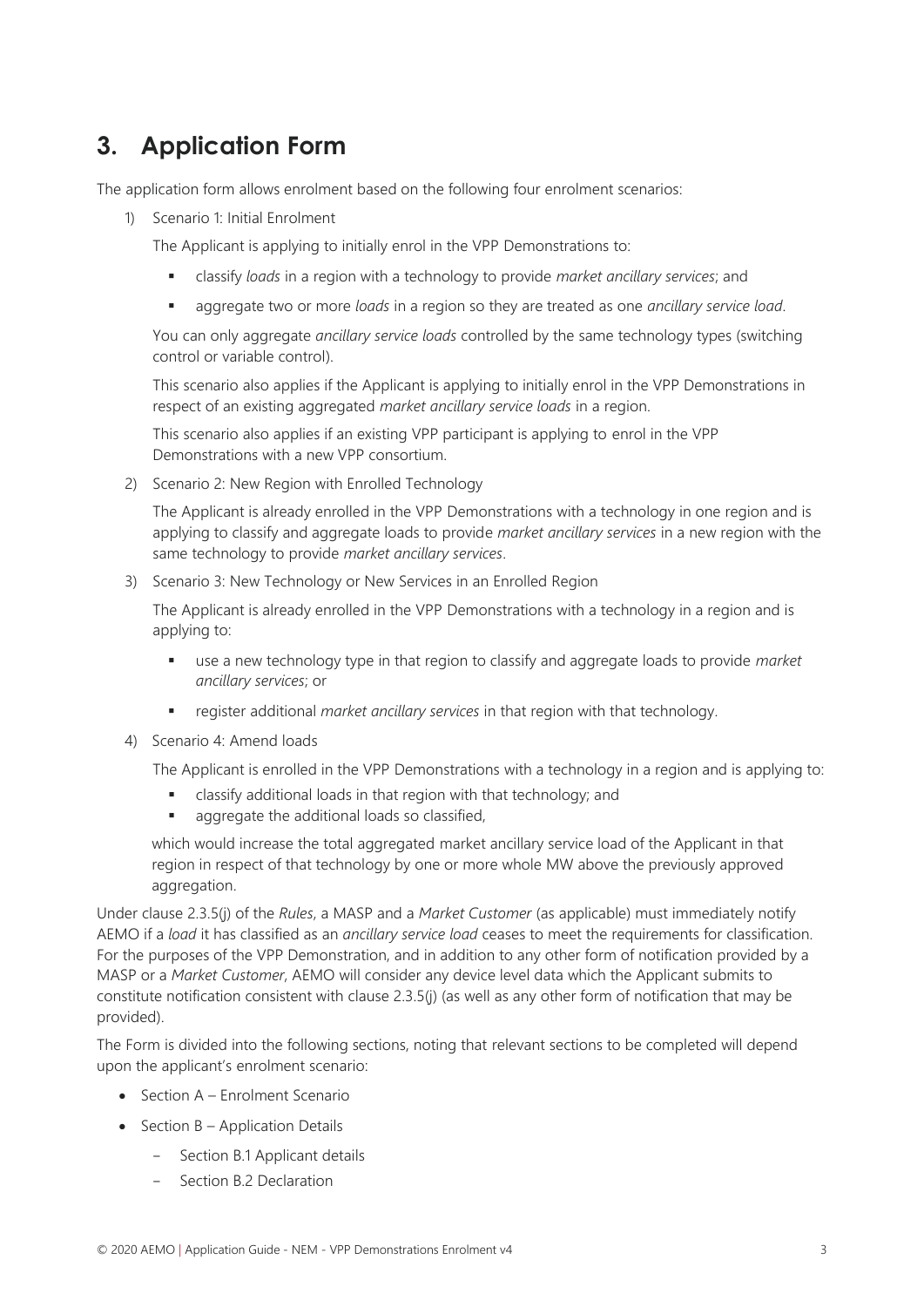- Section C Contact Details
	- Section C.1 Head office contact details
	- Section C.2 Personnel contacts
- Section D VPP Details
	- Section D.1 Description of VPP
	- Section D.2 VPP consortium member details
	- Section D.3 Data and cyber security obligations
- Section E Information on Market Ancillary Service Loads
	- Section E.1 Ancillary service load identification
	- Section E.2 Market ancillary service information
- Section F Information on Control Equipment
	- Section F.1 Determination of ancillary services information
	- Section F.2 Controls, communications and telemetry information
		- Section F.2.1 *Facilities* to receive dispatch instructions
		- Section F.2.2 Control *facilities*
		- Section F.2.3 Loads with switching controllers
		- Section F.2.4 Monitoring and recording *facilities*
		- Section F.2.5 Test data
- Section G Terms and Conditions
- Section H IT Systems

Below is an explanation of how to complete Sections A to H of the application.

## <span id="page-7-0"></span>3.1 Section A – Enrolment Scenarios

In Section A you must elect which scenario you are applying for from the following scenarios:

- Scenario 1: Initial enrolment
- Scenario 2: New region with enrolment technology
- Scenario 3: New technology or new services in an enrolled region
- Scenario 4: Amend loads

## <span id="page-7-1"></span>3.2 Section B – Application Details

#### 3.2.1 Section B.1 - Applicant details

You must formally apply for enrolment and authorise AEMO to contact other parties, if necessary, to verify the information that you have provided with your application.

Before applying to enrol in the VPP Demonstrations, you must be a registered *Market Participant* in the category of *Market Customer* or MASP. You must specify an active *NEM* Participant ID under the registered category and all the ancillary service load identifiers proposed in Section E.1 will be associated with this *NEM* Participant ID.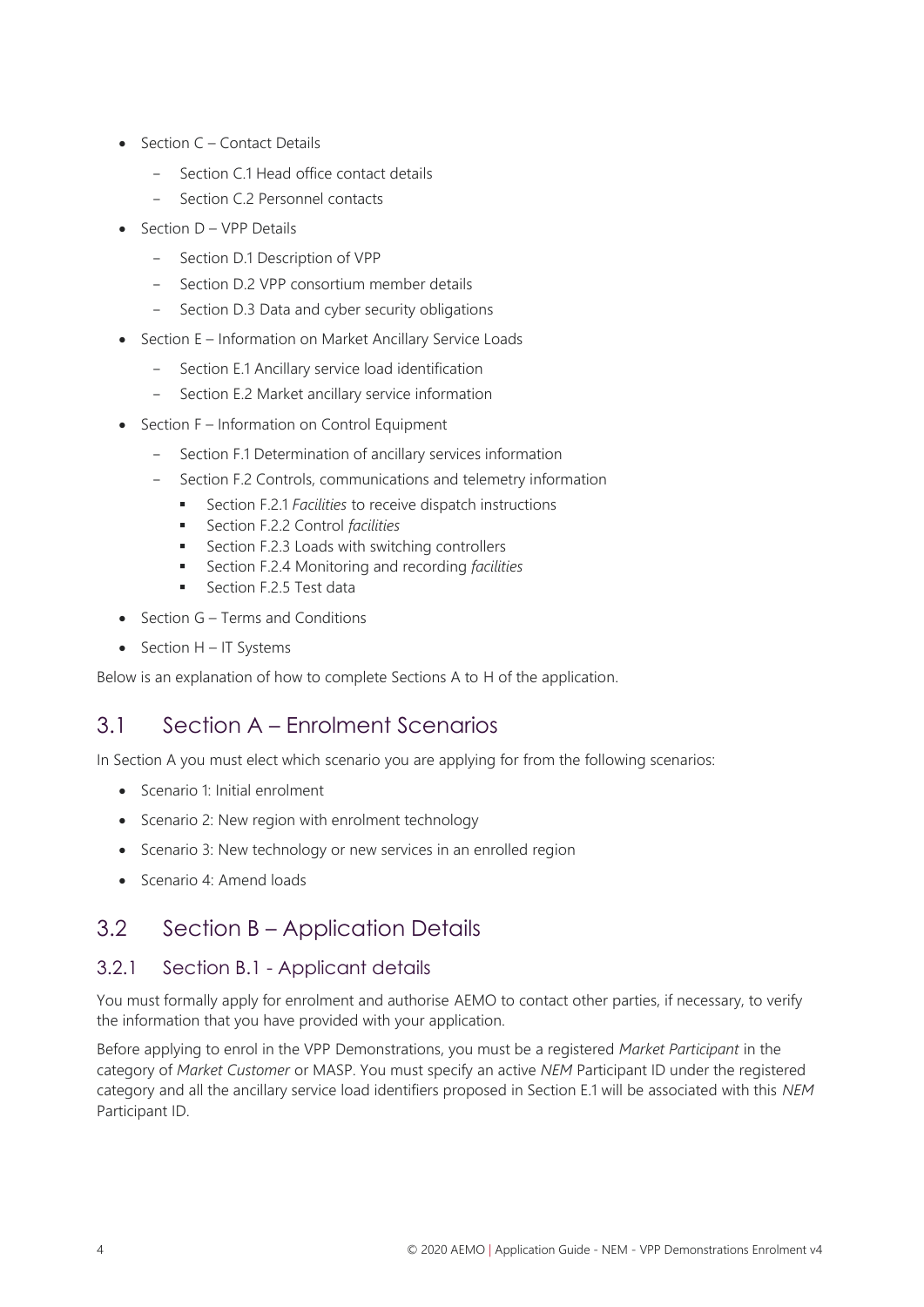### 3.2.2 Section B.2 - Declaration

The Application must be signed and dated by an authorised representative of your organisation as a declaration. Usually the authorised representative is a Chief Executive Officer / Head of Organisation, Company Secretary or holds an executive management position.

## <span id="page-8-0"></span>3.3 Section C – Contact Details

You must provide head office details and personnel contact details as outlined in the Form. The mandatory contacts must be provided before we can progress the Application for consideration. If contact details change during the process, please contact the Onboarding team. After enrolment, *Registered Participants* must maintain up-to-date contact details of contacts provided to AEMO on a regular basis. To update your contacts after enrolment, please contact AEMO's Support Hub.

If you require AEMO to liaise with persons that are not working directly for the applicant, you must submit a letter of authority with the application.<sup>3</sup>

## <span id="page-8-1"></span>3.4 Section D – VPP Details

#### 3.4.1 Section D.1 – Description of VPP

Give a brief description of the VPP:

- General location and quantity of *connection points* in your VPP.
- Description of the controllable assets/technology employed in your VPP.
- Details of how the coordination of your VPP is achieved e.g. have you procured or built an appropriate DER Management System (DERMS) software solution

#### 3.4.2 Section D.2 – VPP consortium member details

You are considered a VPP consortium for the purposes of this application if you are collaborating with a third party to manage or coordinate the VPP fleet specified in this Application or provide data to AEMO. You will need to identify the third party as the VPP coordinator and provide their details in this section.

If you are developing multiple VPPs, each coordinated by a different partner as the VPP coordinator, you will need to apply for a separate enrolment and will need a different VPP ID (refer to Section E.1 – [Ancillary service](#page-9-2)  [load identification\)](#page-9-2) for VPP consortium. Details for VPP coordinator must be provided in this section.

## 3.4.3 Section D.3 – Data and cyber security obligations

If you nominate a third party to submit data to AEMO, as set out in the Data Specification<sup>4</sup>, they need to be identified as a data transfer provider. Please provide details of the data transfer provider in this section.

To determine the level of cyber security maturity of your organisation, the VPP coordinator listed in section D.2 and any data transfer provider listed in section D.3, each must complete the Cyber Security questionnaire<sup>5</sup> prior to your enrolment in the VPP Demonstrations.

A Cyber Security questionnaire is only required to be completed and submitted to AEMO once, unless there have been changes since your previous submission. If an Applicant is developing multiple VPPs with different VPP coordinators, the Applicant will only need to complete the Cyber Security questionnaire once. You are required to confirm whether a completed questionnaire for your company, each VPP coordinator listed in section D.2 and each third-party data transfer provider, has been submitted with this application form, or is not required to be submitted because it has already been completed in relation to a prior application.

<sup>3</sup> At http://aemo.com.au/-/media/Files/Electricity/NEM/Participant\_Information/New-Participants/Letter-of-Authority-Template.docx

<sup>4</sup> A[t http://aemo.com.au/-/media/Files/Electricity/NEM/DER/2019/VPP-Demonstrations/VPP-Demonstrations-Data-Specification.](http://aemo.com.au/-/media/Files/Electricity/NEM/DER/2019/VPP-Demonstrations/VPP-Demonstrations-Data-Specification)

<sup>5</sup> A[t http://aemo.com.au/-/media/Files/Electricity/NEM/DER/2019/VPP-Demonstrations/VPP-Demonstrations-Cyber-Security-Questionnaire.](http://aemo.com.au/-/media/Files/Electricity/NEM/DER/2019/VPP-Demonstrations/VPP-Demonstrations-Cyber-Security-Questionnaire)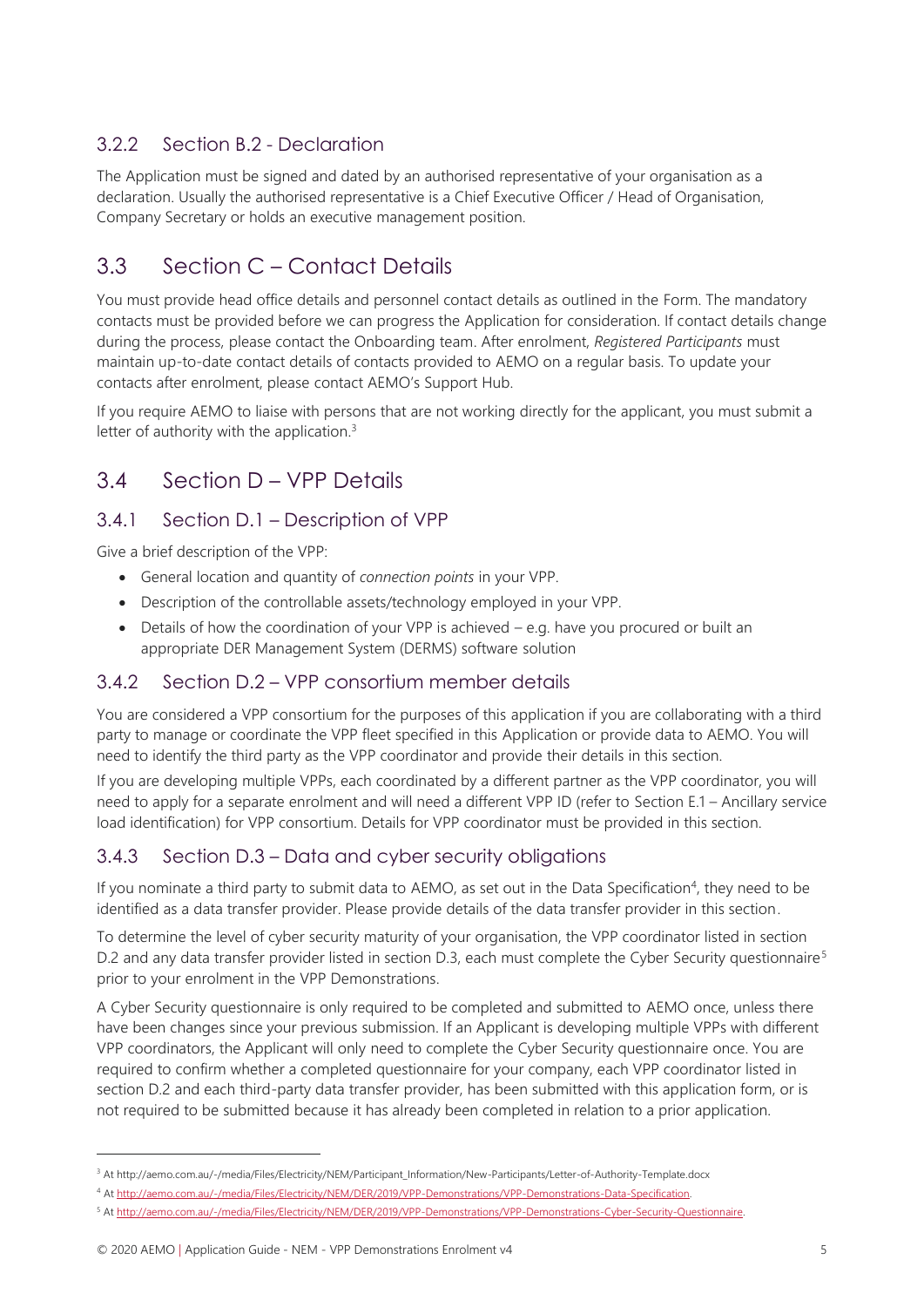## <span id="page-9-0"></span>3.5 Section E – Information on Market Ancillary Service Loads

#### <span id="page-9-2"></span>3.5.1 Section E.1 – Ancillary service load identification

Section E.1 identifies the *market load* or *load* to be classified as *ancillary service load*. For each region, you must provide information for each *market load* or *load* that you wish to classify as an *ancillary service load*

| <b>Items</b> | Description                                                                                                                                       |
|--------------|---------------------------------------------------------------------------------------------------------------------------------------------------|
| VPP ID       | Virtual power plant identifier to identify individual VPP enrolment per<br>region and per consortium.                                             |
| VPP name     | Name of the virtual power plant.                                                                                                                  |
|              | Dispatchable unit identifier (DUID) Dispatchable unit identifier to dispatchable generating unit or load for<br>the purposes of central dispatch. |
| DUID name    | Name of the dispatchable unit.                                                                                                                    |
| Region       | The geographical and electrical groupings at which the market is<br>priced and settled.                                                           |

<span id="page-9-1"></span>**Table 1 Description of ancillary service load identification information**

If you are applying under one of the following scenarios, you will require a new VPP ID.

- Scenario 1: Initial enrolment; or
- Scenario 2: New region with enrolled technology

If you are applying under one of the below scenarios, you will require a new DUID.

- Scenario 1: Initial enrolment; or
- Scenario 2: New region with enrolled technology; or
- Scenario 3: New technology or new services in an enrolled region

When you first submit your enrolment application form, you suggest a VPP ID, VPP ID name, DUID(s) and DUID name(s) for your VPP and *ancillary service load*. AEMO will advise you of the suitability of these suggestions prior to the establishment of the registration record. Please take care in nominating these identifiers as changes after the VPP ID and DUID(s) have been allocated are not supported.

The guidelines on how to determine these identifiers are described below.

Each DUID will need to be classified as switching control / variable control, and generation / load. Ancillary service loads controlled by the same technology types (switching control or variable control) should be aggregated under either the switching DUID set or the variable DUID set.

Each VPP will be able to configure up to two DUIDs per region as per the following DUID types.

- Type 1: SL Switching control, Load
- Type 2: VL Variable control, Load

The following guidelines apply to VPP ID, VPP ID name, DUID(s) and DUID name(s):

- VPP ID is a maximum of 6 characters and DUID is a maximum of 8 characters.
- IDs containing only alphanumeric characters are preferred. Special symbols (e.g. dash, underscores etc.) and the letter "O" are not acceptable.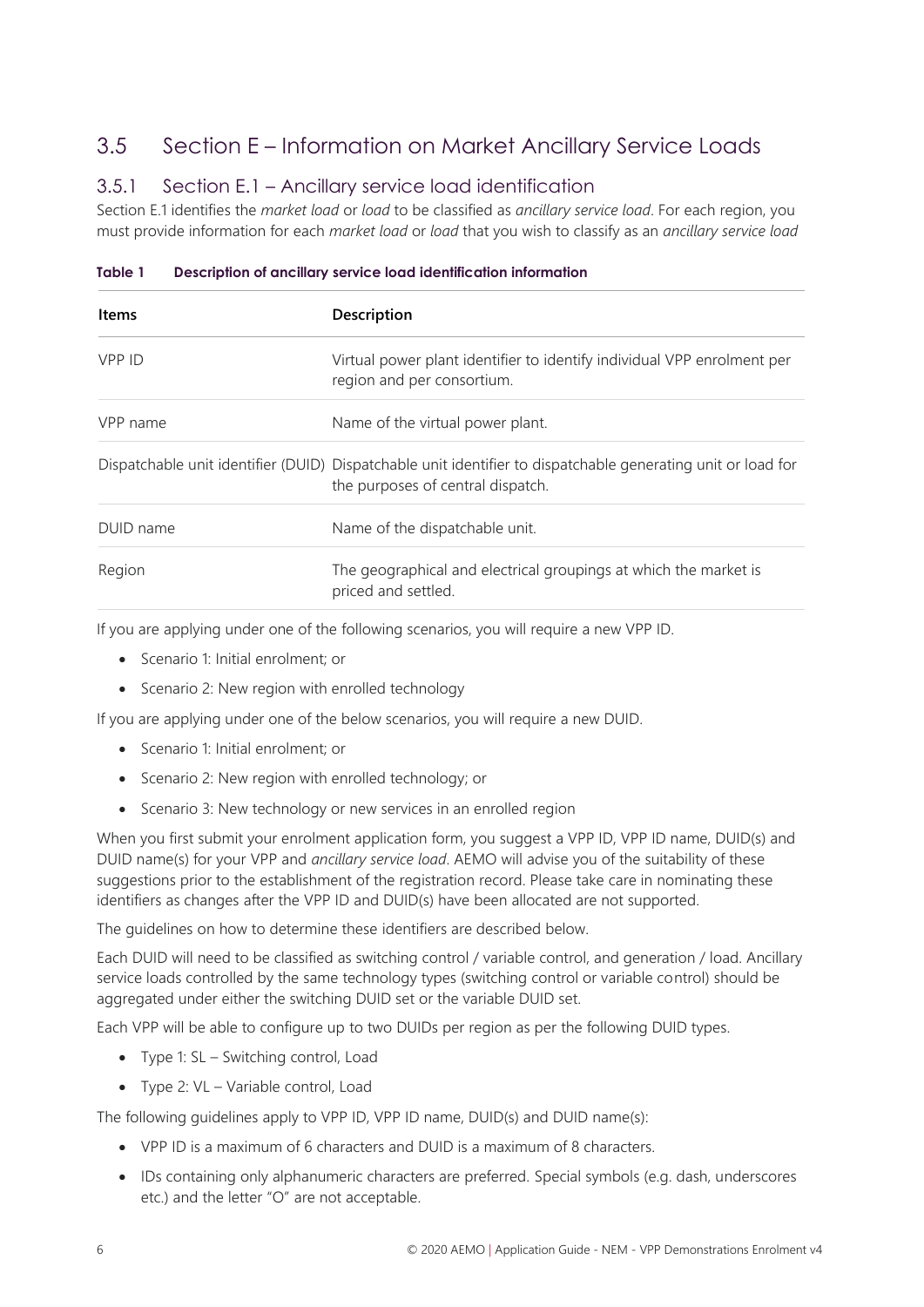• The VPP ID and DUID should follow the following naming convention:

VPP ID: <VS><Region><Participant><NumberA>

DUID: <VS><Region><Participant><NumberA><Technology type><NumberB>

- must start with alphabetic characters "VS";
- <Region> is a single alphanumeric character indicate the *NEM* region of VPP ID and DUID:
	- $\blacksquare$  N NSW;
	- $Q QLD;$
	- $\bullet$   $S SA$ ;
	- $\blacksquare$   $V VIC$ ;
	- $T TAS$ ;
- <Participant> is two alphabetic characters abbreviation representing the participant name;
- <Technology type> is a single alphabetic character indicate the type of controller / control system that delivers a specific amount of service:
	- **•** S Switching Controller;
	- V Variable Controller;
- <NumberA> is a single digit from 1 to 9. The final character of each VPP ID must be a unique number which identifies the VPP number. Even if only a single VPP ID should still end in 1. For any additional IDs the number should increase sequentially.
- <NumberB> is a single digit from 1 to 9. The final character of each DUID must be a unique number which identifies the DUID number. Even if only a single DUID should still end in 1. For any additional IDs the number should increase sequentially.
- VPP name and DUID name must intuitively explain the VPP ID and DUID, and comply with the following guidelines. DUID name must be less than 20 characters (including spaces).

VPP name: <VPP><Participant><Region><NumberA><Others>

DUID name: <VPP><Participant><Region><NumberA><DUID type><Others>

- must start with "VPP";
- <Participant> indicates the participant company name;
- <Region> indicates the region of VPP ID and DUID;
- <DUID type> is two alphabetic characters abbreviation representing the DUID type 1 or type 2.
- <NumberA> is a single digit from 1 to 9; This should be the number as the <NumberA> in the VPP ID or DUID;
- <Others> is additional explanatory notes, e.g. indication of multiple DUIDs or different consortium etc. It can be left as blank.
- Example IDs and names for VPP Demonstrations participant 'Blue Sky Pty Ltd'
	- Suppose this participant initially enrols in NSW with batteries using a variable controlling system:
		- VPP ID = VSNBS1
		- VPP name = VPP BlueSky NSW1
		- $\bullet$  DUID(s) = VSNBS1V1
		- DUID name(s) = VPP BlueSky NSW1 VL1
	- Suppose this participant also wants to enrol in QLD for the controllable load using a switching controlling system:
		- VPP ID = VSOBS1
		- VPP name = VPP BlueSky QLD1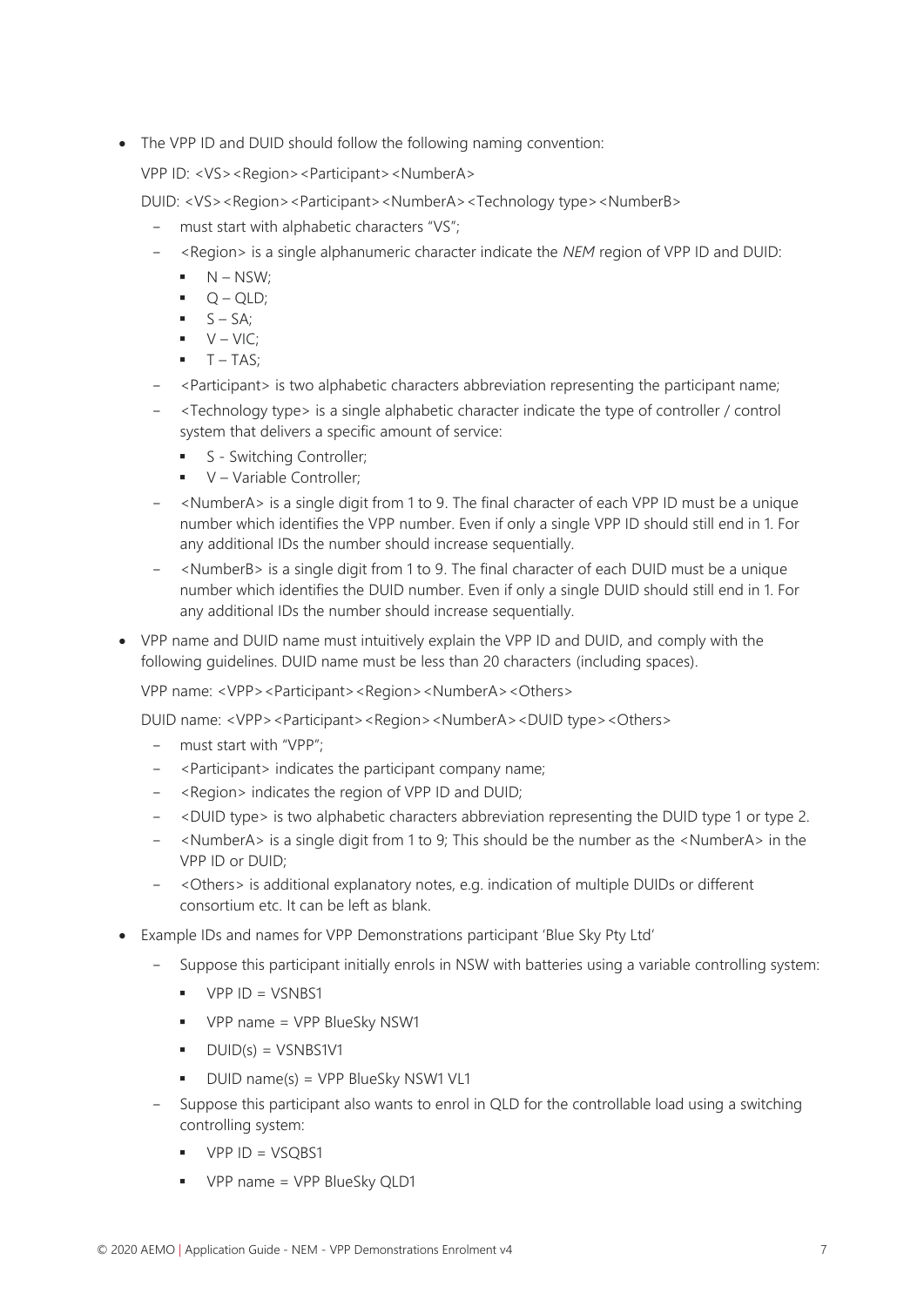- $\nightharpoonup$  DUID(s) = VSQBS1S1
- DUID name(s) = VPP BlueSky QLD1 SL1

#### 3.5.2 Section E.2 – Market ancillary service information

In Section E.2, you need to indicate which of the six contingency *market ancillary services* the *ancillary service load* will offer, and the parameters within which each service can be provided. You will not be able to apply for regulation FCAS and participation in the energy market by using the Application Form. AEMO will review this information and indicate whether the *ancillary service load* can be used to provide the nominated *ancillary services* in accordance with the *Market Ancillary Service Specification<sup>6</sup>* (MASS) or the *VPP Demonstrations FCAS Specification<sup>7</sup>* . The parameters that you specify, once registered in AEMO's MMS, will be used to validate *ancillary services* bids that you submit.

You must indicate:

- the *market ancillary services* you are seeking to provide from the *ancillary service load*
- the type of control equipment being used to control the load for each of the services to be provided, and
- the maximum *market ancillary service* capacity that you can provide for each of the services to be provided. This must be in whole number. For example, 3.9 MW must be 3 MW.

To classify *loads* as *ancillary service loads* and aggregate two or more *loads* so they are treated as one *ancillary services load*, please submit completed data lists of the *ancillary service loads* via APIs. This could include adding additional connection points, removing connection points or amending the details of the *ancillary services load* at a connection point. Please refer to the Guide to AEMO VPP Demonstrations APIs and Data Specification for data submission via APIs.

Complete lists of data required for enrolment include:

- a NMI and Device Data list
- a Frequency Injection Test Data (FITD) list, which includes
	- FITD-Device: Frequency injection test on every battery system model
	- FITD-DUID: VPP wide test (frequency injection or frequency dead-band adjustment) for all controller types

In the case that APIs are not ready at the time of VPP Demonstrations launch, please refer to section 1.2.1(2) of this Guide.

You must submit completed lists of data and satisfy AEMO that the data will be capable of meeting or exceeding the relevant performance standards and specifications. This data will be assessed prior to your enrolment application being approved.

<sup>&</sup>lt;sup>6</sup> A[t https://www.aemo.com.au/Electricity/National-Electricity-Market-NEM/Security-and-reliability/Ancillary-services/Market-ancillary-services-specifications](https://www.aemo.com.au/Electricity/National-Electricity-Market-NEM/Security-and-reliability/Ancillary-services/Market-ancillary-services-specifications-and-FCAS-verification)[and-FCAS-verification.](https://www.aemo.com.au/Electricity/National-Electricity-Market-NEM/Security-and-reliability/Ancillary-services/Market-ancillary-services-specifications-and-FCAS-verification)

<sup>7</sup> A[t http://aemo.com.au/-/media/Files/Electricity/NEM/DER/2019/VPP-Demonstrations/VPP-Demonstrations-FCAS-Specification.](http://aemo.com.au/-/media/Files/Electricity/NEM/DER/2019/VPP-Demonstrations/VPP-Demonstrations-FCAS-Specification)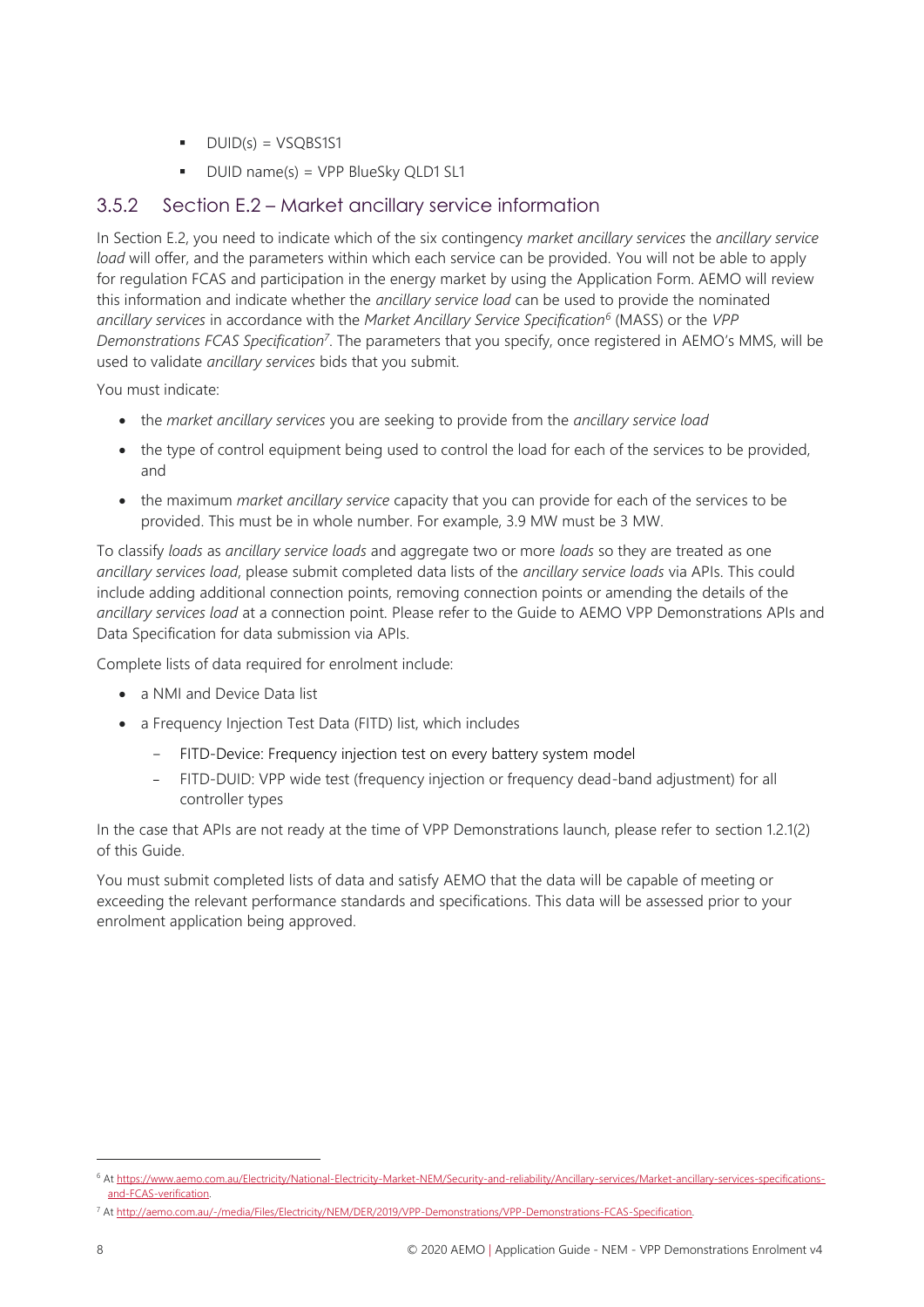## <span id="page-12-0"></span>3.6 Section F– Information on Control Equipment

#### 3.6.1 Section F.1 – Determination of ancillary service information

In Section F.1, you must confirm how you determined your *loads* can provide the ancillary services you wish to offer and meet the conditions specified in the MASS or the *VPP Demonstrations FCAS Specification<sup>8</sup>* by selecting one or more items and describe the details (if selecting Other) in this Section.

#### 3.6.2 Section F.2 – Controls, communications and telemetry information

In Section F.2, you are required to:

- describe the *facilities* you have installed to receive dispatch instructions for the enablement of each *ancillary service*,
- describe the control and monitoring *facilities* installed for each *ancillary service* in accordance with the MASS or the *VPP Demonstrations FCAS Specification*,
- identify any *loads* with switching controllers and the proposed frequency deviation setting of the switching controllers, in line with the frequency settings specified in Table 3 and Table 4 of the MASS,
- describe the monitoring and recording facilities installed for each ancillary service in accordance with the MASS or *VPP Demonstrations FCAS Specification*, including communications and telemetry, where applicable, and
- provide test data that demonstrates provision of any fast, slow and/or delayed services applied for. This data is to be provided for all control equipment devices you are proposing to use and be in accordance with MASS or be agreed by AEMO under the *VPP Demonstrations FCAS Specification*. Further details can be found in Data Specification. You must submit test data which will be assessed prior to your application being approved. Please refer to Section 1.2.1(2) of this Guide for details about how to submit data.

## <span id="page-12-1"></span>3.7 Section G – Terms and Conditions

In Section G.5, you are required to provide a declaration by selecting one or more of the following items and describe the details (for any item not selected) in this Section.

- The Applicant confirms that the *load* being classified is a *load*.
- The Applicant confirms that appropriate arrangement(s) are in place with *retail customer(s*) at the relevant *connection point(s)*.
- The Applicant confirms that the *load* complies with the MASS or *VPP Demonstrations FCAS Specification*.
- The Applicant confirms that there is no *generating unit* at the connection point of the load that is registered, or required to be registered, as a *Generator.*

<sup>8</sup> A[t http://aemo.com.au/-/media/Files/Electricity/NEM/DER/2019/VPP-Demonstrations/VPP-Demonstrations-FCAS-Specification.](http://aemo.com.au/-/media/Files/Electricity/NEM/DER/2019/VPP-Demonstrations/VPP-Demonstrations-FCAS-Specification)